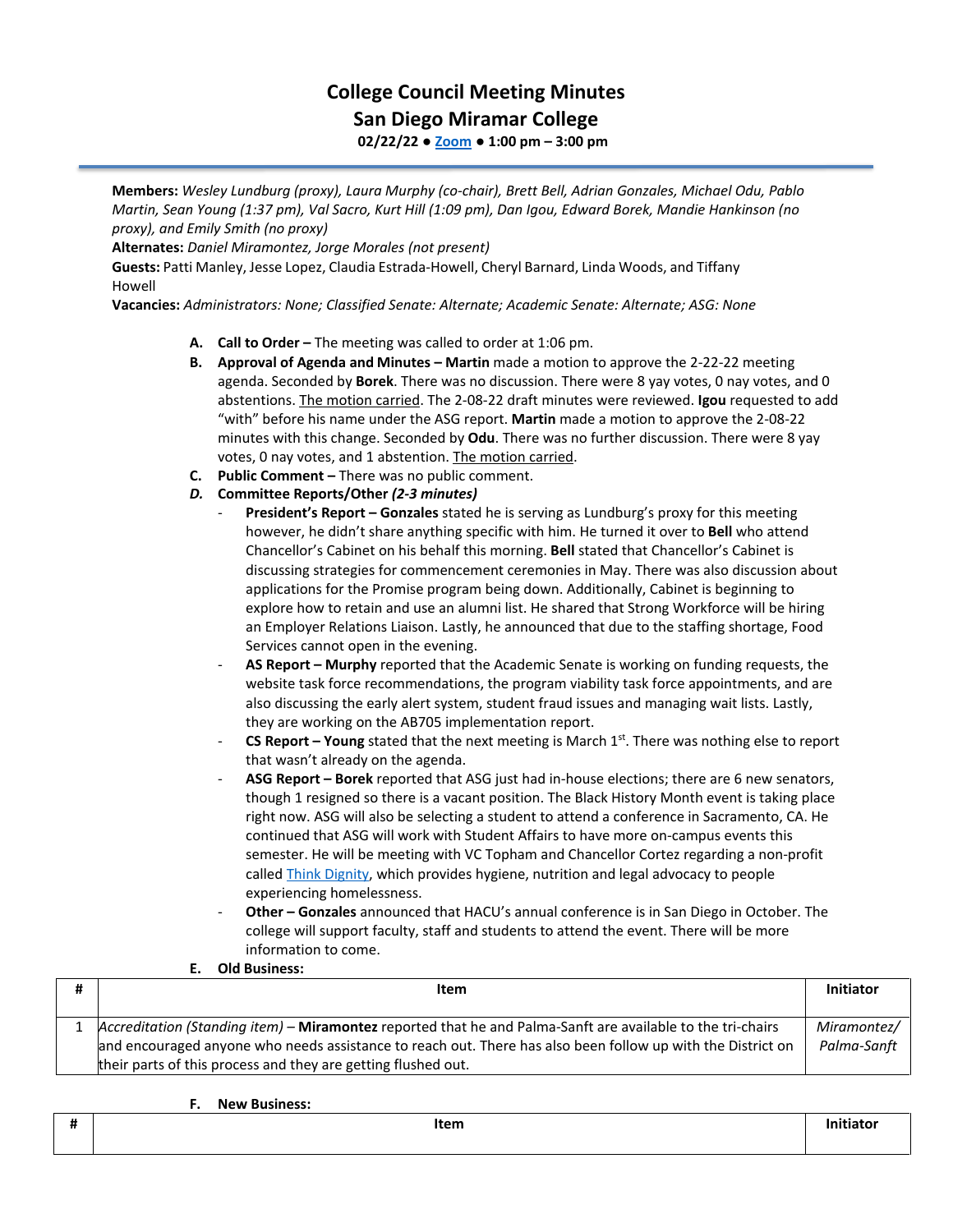| 1              | ACTION: 2021-2024 Program Review & Outcomes Assessment Draft Plan (attachment) - Miramontez asked if all                | Miramontez |
|----------------|-------------------------------------------------------------------------------------------------------------------------|------------|
|                | the constituencies have approved the plan. Manley pointed out that this isn't going to ASG until Friday. Borek          |            |
|                | responded that the plan was approved last year under Sanam Azai and it is coming to ASG on Friday as an                 |            |
|                | informational item. Miramontez asked if there were any questions or concerns about the plan. Igou made a                |            |
|                | motion to approve the 2021-2024 Program Review and Outcomes Assessment Plan. Seconded by Borek.                         |            |
|                | Murphy stated there were some edits from Odu's comments at the AS meeting on Tuesday; it doesn't change                 |            |
|                | the intent but there was concern about how "quality" would be defined. A statement at the beginning was                 |            |
|                | suggested. Martin brought forward a few edits that were sent to him, including: changing the word                       |            |
|                | "monitoring" to "reviewing" in bullet two under goal one, changing the word "update" to "up" in bullet eight            |            |
|                | under goal seven, and adding "as requested or as needed" to the end of bullet seven under goal eight.                   |            |
|                | Miramontez stated the plan is to showcase quality at the planning summit to ensure a common understanding               |            |
|                | of a quality program view versus having separate processes. Gonzales called the motion to a vote and to include         |            |
|                | the edits. There was no further discussion. There were 8 yay votes, 0 nay votes, and 0 abstentions. The motion          |            |
|                | carried.                                                                                                                |            |
| $\overline{2}$ | Program Initiation Process for bachelor's degrees - Murphy asked if College Council would like to set a deadline        | Murphy     |
|                | for getting the groups established. Gonzales suggested that Odu put together an overview of the program and             |            |
|                | process. Murphy responded that would be fine but also felt it can be done so congruently. Kunst shared the              |            |
|                | Program Viability Review process. Odu clarified that the ask is to put the group together now. Murphy                   |            |
|                | responded yes, we shouldn't wait; proposals are due in August and faculty are off contract in the summer. She           |            |
|                | felt that we needed to be mindful of the different programs. We should set a deadline to establish the                  |            |
|                | membership. Odu asked if it was one group or three groups. Murphy responded that it seems separate to her.              |            |
|                | Young asked if the group needed to be formed by the end of March. Gonzales stated the next College Council              |            |
|                | meeting is March 8 <sup>th</sup> and asked if that deadline was okay. Martin wondered if creating a larger group, would |            |
|                | save people some time. There was some discussion around this but ultimately, it was agreed that at the next             |            |
|                | meeting each of the constituent leaders would provide a list of recommended participants for each of the three          |            |
|                | program viability workgroups.                                                                                           |            |
| 3              | Guided Pathways Grant - Odu shared that the i3 Innovation grant, from Guided Pathways, will be used to fund             | Odu/       |
|                | faculty for a mentoring program for interest areas. He shared that the grant came along from the State                  | Gonzales   |
|                | Chancellor's Office and decided to go for it. He reported that STEM and Humanities were submitted today and             |            |
|                | will find out in a month if they are approved. Bell asked who will manage the grant. Odu responded that there           |            |
|                | will be an instructional manager assigned.                                                                              |            |
| 4              | Assessment Software - Murphy recalled that an Assessment Software survey went out in December but she                   | Odu/Murphy |
|                | hasn't seen the results or next steps. She is aware that dialogue is happening at the District but she would like to    |            |
|                | know where we are as a College on this item. Miramontez responded that it has been a districtwide effort that           |            |
|                | was led by Mesa College. A task force was assembled, with representation from the Colleges, to review four              |            |
|                | different software via sandboxes. He added that our contract with Taskstream, the current software, was                 |            |
|                | scheduled to end last year but we decided to extend the contract for one year (Dec. 2022). The task force will          |            |
|                | make a recommendation to Chancellor's Cabinet; conversation is happening at the District. Murphy asked about            |            |
|                | the sandboxes and who they were sent to because she wasn't aware that it was sent to faculty, who are the end           |            |
|                | users. She reminded the council that prior to the acquisition of Taskstream, the entire college and                     |            |
|                | constituencies were engaged in review of the platform and were asked for input. Miramontez responded that               |            |
|                | the sandboxes were made available to the task force members and occurred this past fall. This is what the               |            |
|                | recommendation was based on and went to the Program Review Subcommittee and PRIEC. Manley also                          |            |
|                | clarified that this topic was not on either City or Mesas' AS agendas. Murphy stated she was concerned about            |            |
|                | the deviation from process and who represented Miramar, considering that committees and subcommittees                   |            |
|                | make recommendations that eventually have to come through the College Council. Manley responded that she,               |            |
|                | Miramontez, Xi, and Gloag were involved; collectively the colleges made a list of needs and concerns. Gonzales          |            |
|                | asked Miramontez and Manley to take to the concerns back to the task force. Miramontez confirmed. Manley                |            |
|                | appreciates this as a learning opportunity for the link of communication. Gonzales added that we may want to            |            |
|                | consider a process or standard for the future.                                                                          |            |
| 5              | Planning Summit 2022 (attachment) - Miramontez shared the planning summit flyer. The annual planning                    | Miramontez |
|                | summit is scheduled on Friday, March 18 <sup>th</sup> from 9:00 am $-$ 3:00 pm via zoom. The focus will be on quality   |            |
|                | program review, breaking down silos, and action planning. Please RSVP by March 11 <sup>th</sup> .                       |            |
| 6              | ACCJC Annual Report 2022 (attachment) – Miramontez reviewed the form. He is working on gathering the data               | Miramontez |
|                | to populate it. He stated that there have not been any significant changes to it. He will bring this back to a          |            |
|                | March meeting when it is ready for approval and submission.                                                             |            |
| 7              | Facilities Master Plan Presentation (2:30 - 3:00 pm) - Bell shared that the Facilities, Health and Safety               | Bell       |